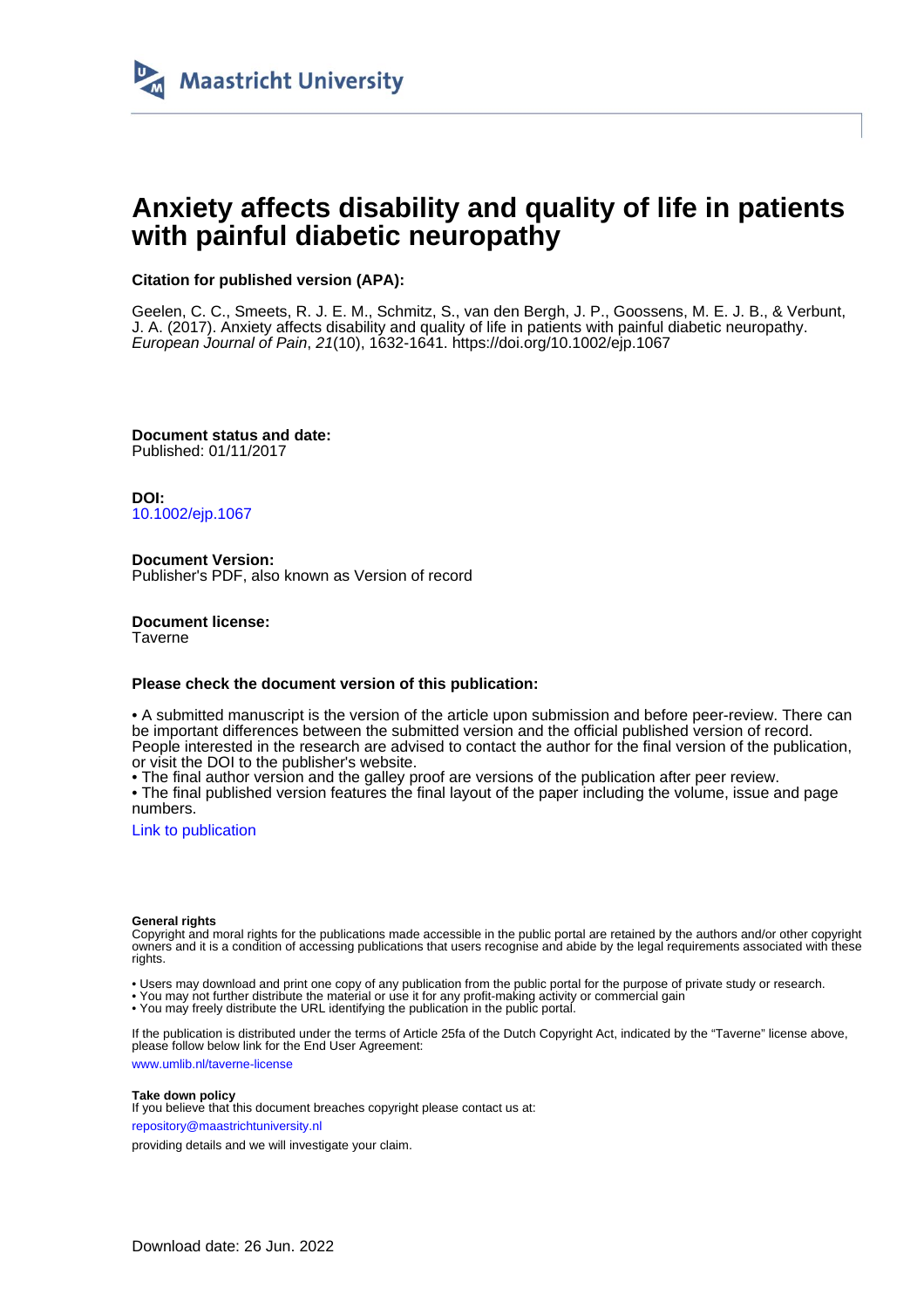

#### ORIGINAL ARTICLE

# Anxiety affects disability and quality of life in patients with painful diabetic neuropathy

C.C. Geelen<sup>1,2</sup>, R.J.E.M. Smeets<sup>2,3</sup>, S. Schmitz<sup>2</sup>, J.P. van den Bergh<sup>4,5</sup>, M.E.J.B. Goossens<sup>2</sup>, J.A. Verbunt<sup>1,2</sup>

1 Adelante Centre of Expertise in Rehabilitation and Audiology, Hoensbroek, The Netherlands

2 Department of Rehabilitation Medicine, Research School CAPHRI, Maastricht University, Maastricht, The Netherlands

3 Libra Rehabilitation and Audiology, Eindhoven, The Netherlands

4 Department of Internal Medicine, VieCuri Medical Centre, Venlo, The Netherlands

5 Department of Internal Medicine, Research School NUTRIM, Maastricht University, The Netherlands

#### Correspondence

Charlotte C. Geelen E-mail: c.geelen@adelante-zorggroep.nl

Funding sources This work was partially supported by a grant

from the Dutch Diabetes Foundation.

Conflicts of interest None declared.

Accepted for publication 16 May 2017

doi:10.1002/ejp.1067

#### Abstract

Background: Painful diabetic neuropathy (PDN) is known to negatively affect psychosocial functioning as expressed by enhanced levels of anxiety and depression. The aim of this study was to specify diabetes and pain-related fears.

Methods: This questionnaire-based cross-sectional study included 154 patients with PDN (mean age 65.7  $\pm$  6.6 years). Correlation analyses corrected for age, gender, pain intensity, pain duration and insulin treatment were performed to assess the associations of fear of hypoglycaemia (Hypoglycaemia Fear Survey, HFS), kinesiophobia (Tampa Scale of Kinesiophobia, TSK), fear of pain (Pain Anxiety Symptom Scale, PASS-20), fear of falling (Falls Efficacy Scale-I, FES-I), fear of fatigue (Tampa Scale of Fatigue, TSF) and fear of negative evaluation (Brief Fear of Negative Evaluation Scale, BFNE), with quality of life (QoL) (Norfolk Quality of Life Questionnaire, Diabetic Neuropathy Version, QOL-DN) and disability (Pain Disability Index, PDI), respectively.

Results: In univariate analyses, all fears were independently associated with QOL-DN and PDI ( $p < 0.001$  for all variables). Linear regression models including all fears and confounders, showed that pain intensity, pain duration and FES-I were significantly associated with QOL-DN  $(R<sup>2</sup> = 0.603)$ . Pain intensity, male gender and FES-I were significantly associated with PDI  $(R^2 = 0.526)$ .

Conclusions: After controlling for confounders, levels of pain intensity, duration of pain and fear of falling were negatively associated with QoL in patients with PDN. Pain intensity, male gender and fear of falling were positively associated with disability. Specifying fears enables us to identify potential targets for behavioural interventions that aim to improve psychosocial well-being in patients with PDN.

Significance: This study shows that patients with PDN suffer from various fears, which should enable us to design a treatment strategy that directly targets these fears, hereby improving physical and psychosocial well-being in these patients.

# 1. Introduction

Peripheral neuropathic pain is defined as pain arising as a direct consequence of a lesion or disease affecting the peripheral nervous system (Treede et al., 2008). Approximately 25–30% of the patients with diabetes mellitus (DM) develop Painful diabetic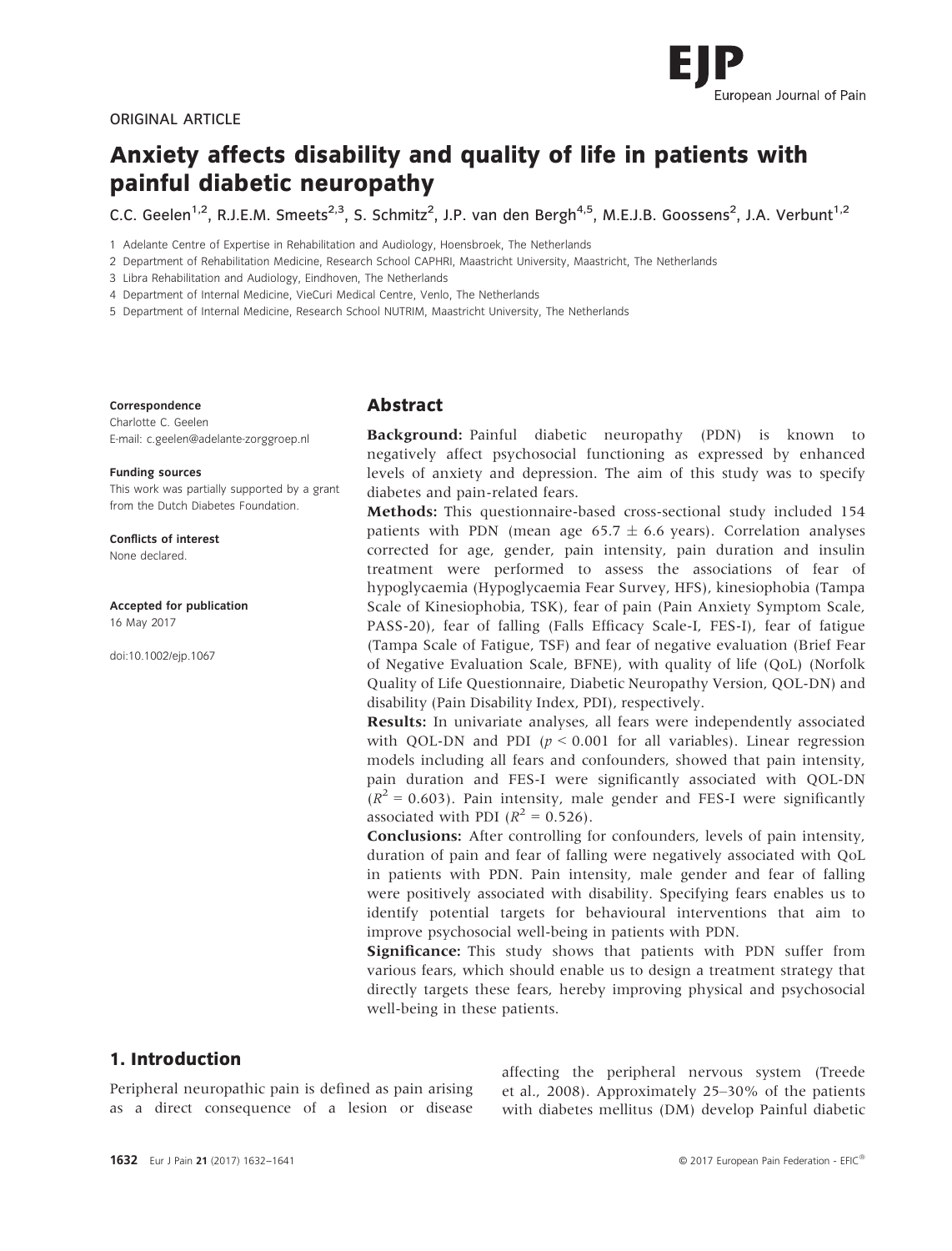neuropathy (PDN) (Daousi et al., 2004; Davies et al., 2006). Patients with PDN report a sharp, stinging, electrical, burning sensation that aggravates at night with numbness or loss of sensation of the involved area (Boulton et al., 2004).

Painful diabetic neuropathy is a complex and multi-dimensional condition which is known to negatively affect psychosocial functioning as expressed by enhanced levels of anxiety and depression, potentially leading to pain-related disability (Gore et al., 2005), which can have a major impact on recreational activities, work, general activities, social activities, mobility, sleep and elevated levels of experienced stress (Galer et al., 2000). Fear may also negatively influence glycaemic control in diabetic patients (Collins et al., 2009).

The interpretation of pain and its consequences on daily life are influenced by behavioural and cognitive efforts used in the attempt of dealing with pain (Vlaeyen et al., 2002). Biopsychosocial models regarding chronic pain such as the fear-avoidance model, have been extensively studied in patients with chronic musculoskeletal pain (Leeuw et al., 2007; Van Damme and Kindermans, 2015), but only limited information is available about the way patients with PDN interpret their pain. For this reason, our research group is currently investigating the role of psychosocial factors on physical activity, disability and quality of life (QoL) in patients with PDN.

Research in the current sample has shown that pain catastrophizing was associated with increased disability and decreased QoL in patients with PDN. Interestingly, pain catastrophizing was associated with the subjective feeling of loss of physical activities due to the pain, while it was not associated with the estimated actual level of activity (Geelen et al., 2017).

To gain more insights in the psychological processes that lead to disability and QoL in patients with PDN, we felt that it is important to further investigate and specify anxiety and fears. Improving psychological well-being and especially the level of fear might break this potential vicious cycle in patients with PDN (Collins et al., 2009).

The first step in specifying PDN-related fears was a qualitative study using focus group interviews. In this study, we investigated several PDN-related consequences and fears that seemed to inhibit mobility and decrease QoL in patients with PDN. These consequences of PDN were both physical (weakness, pain, physical restrictions), psychological (feelings of loss, feelings of depression, fear, anger, sadness) and social (social withdrawal, isolation, work limitations,

lower career opportunities). The patients reported several fears related to diabetes and pain, such as fear of hypoglycaemia, fear of (increased) pain, fear of total exhaustion, fear of physical injury, fear of falling, fear of loss of identity and fear of negative evaluation (Kanera et al., Submitted).

To further quantify these fears, we identified available validated questionnaires that match these selfreported fears, each measuring one specific element of diabetes-related fear or pain-related fear. From these data, we also developed the Painful diabetic neuropathy Anxiety Rasch Transformed Questionnaire (PART-Q30©) (Geelen et al., 2016). In this study, we have investigated which of these fears showed the largest association with disability and QoL.

# 2. Methods

## 2.1 Patients

An invitational letter explaining the study and requesting participation was sent out to a random selection of 2142 patients as part of a registry of patients with type 2 diabetes from a regional hospital in the south of the Netherlands (VieCuri, Venlo, The Netherlands). Eligibility was based on the following: providing written informed consent, having type 2 diabetes mellitus, aged >18 years, suffering from peripheral polyneuropathy (Diabetic Neuropathy Symptom Score, DNS  $\geq$ 1; Meijer et al., 2002) and neuropathic pain in the feet (Douleur Neuropathique 4 questions [DN4  $\geq$  4]) for at least three months, but being clinically stable. Patients were excluded if there were other conditions that could lead to pain in the feet and/or damage to the peripheral nervous system. Informed consent was obtained from all subjects and the Medical Ethics Committee of Maastricht University, the Netherlands approved the study protocol (11-4-045.4). The full recruitment and inclusion procedure is described elsewhere (Geelen et al., 2017).

## 2.2 Measures

All data were retrieved by self-report questionnaires. Short descriptions of the questionnaires are provided, as they are described in more detail elsewhere (Geelen et al., 2016).

## 2.2.1 Patient characteristics

The following factors were assessed; age (years), gender (male/female) and having insulin treatment for DM II (yes/no).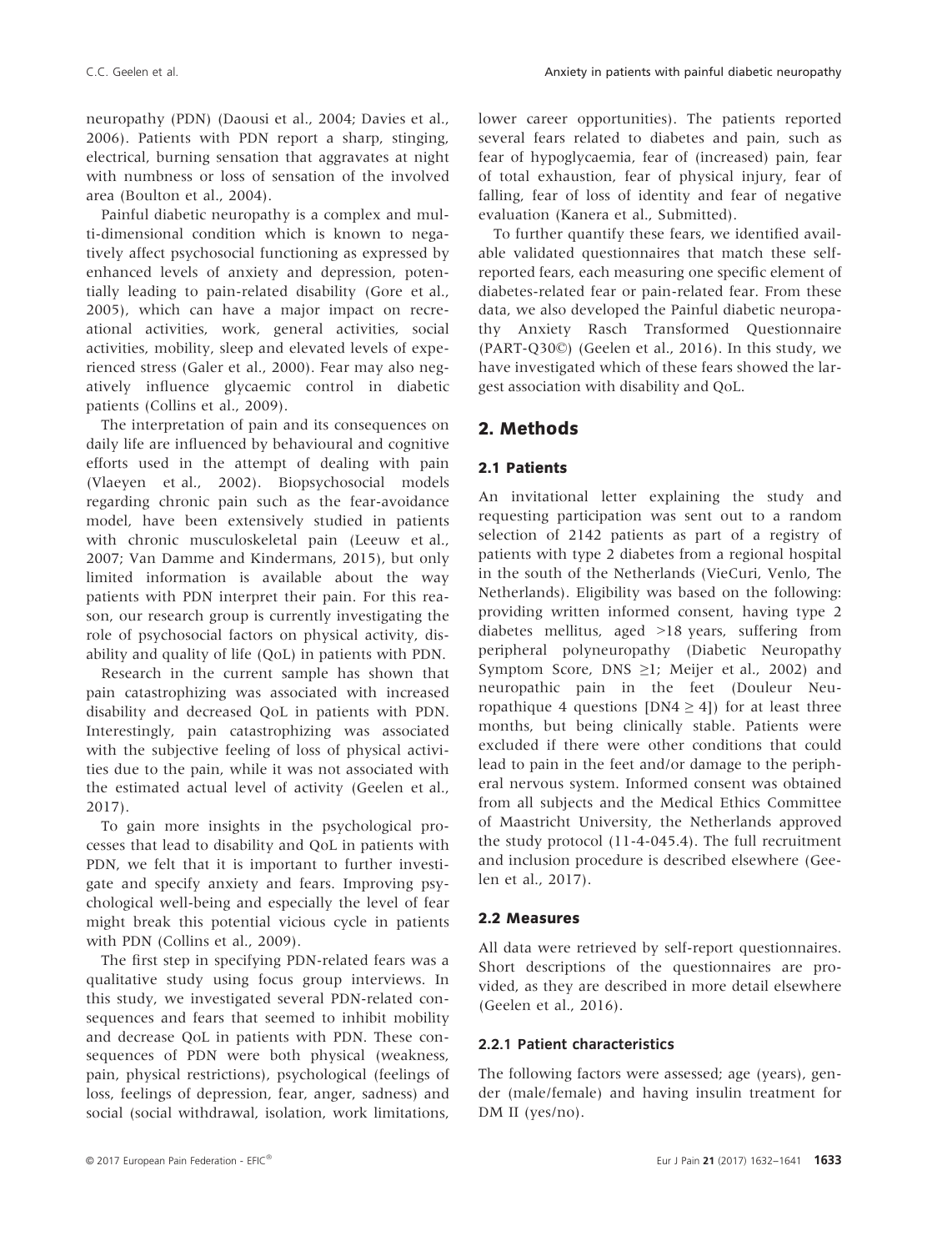#### 2.2.2 Pain

Duration of complaints of neuropathic pain was assessed (months). In addition, current pain intensity was measured using a Visual Analogue Scale (VAS), ranging from 0–10.

#### 2.2.3 Disability

Disability was measured using the pain disability index (PDI). This 7-item questionnaire investigates the magnitude of the self-reported disability in different domains such as work, leisure time, activities of daily living (ADL) and sports. PDI has shown to be reliable (internal consistency, Cronbach's  $\alpha$  = 0.86) and correlates significantly with objective indices of disability such as time spent in bed, psychosomatic symptoms, stopping activities because of pain, work status, pain duration, usual pain intensity, quality of life and education ( $r = 0.74$ ) (Tait et al., 1990).

#### 2.2.4 Quality of life

Quality of life was measured using the Norfolk Quality of Life Questionnaire, Diabetic Neuropathy Version, QOL-DN (Vinik et al., 2005), a self-administered questionnaire designed to capture and quantify the perceived impact of diabetic neuropathy on the quality of life, as well as physical and psychosocial functioning. Internal consistency of the various domains using Cronbach's  $\alpha$  showed to be 0.6–0.8 (Vinik et al., 2005).

## 2.2.5 Specific fears were measured using the following questionnaires:

2.2.5.1 Fear of hypoglycaemia. Fear for hypoglycaemia was measured using the Dutch version of the Hypoglycaemia Fear Survey (HFS). For the purpose of this study, only the 13-item 'worry scale' was used. The internal consistency of this questionnaire has shown to be high (Cronbach's  $\alpha$  = 0.92) (Snoek et al., 1996). Temporal reliability (test-retest) has shown to be  $r = 0.74$  for the total HFS and  $r = 0.63$ for the 'worry scale' (Gonder-Frederick et al., 2011).

2.2.5.2 Fear of pain. The short version of the Pain Anxiety Symptom Scale (PASS-20) measures the importance of fear for pain in persistent pain behaviour (McCracken and Dhingra, 2002). The PASS-20 has shown strong internal consistency; Cronbach's  $\alpha$  for avoidance behaviour = 0.75, for fear =  $0.82$ , for somatic fear =  $0.81$  and for cognitive fear = 0.86, and total Cronbach's  $\alpha$  of 0.91

(McCracken and Dhingra, 2002). Test–retest reliability has shown to be good  $(r = 0.86)$  (Kisacik et al., 2015).

2.2.5.3 Kinesiophobia. Kinesiophobia was measured using the Dutch version of the 17-item Tampa Scale of Kinesiophobia (TSK). Test–retest reliability has shown to range from  $r = 0.64 - 0.80$  (Swinkels-Meewisse et al., 2003). The internal consistency of the TSK has shown to be good (Cronbach's  $\alpha = 0.81$ ; Roelofs et al., 2004).

2.2.5.4 Fear of fatigue. Fear of fatigue was measured using the Short Tampa scale for Fear of Fatigue (TSF). Internal consistency of the TSF has shown to be sufficient (Cronbach's  $\alpha$  = 0.80; Nijs et al., 2012) and test–retest reliability has shown to be good  $(ICC = 0.83; Nijs and Thielemans, 2008).$ 

2.2.5.5 Fear of falling. Fear of falling was measured by the 'Falls Efficacy Scale-International' (FES-I), which measures confidence in performing activities without falling in daily living (e.g. cleaning the house). The internal consistency of the FES-I has shown to be high (Cronbach's a 0.96) and the test–retest reliability has shown to be high  $(ICC = 0.82 - 0.93)$ ; Kempen et al., 2007; Bula et al., 2008).

2.2.5.6 Fear of negative evaluation. Fear for negative evaluation is measured by the 'Brief Fear of Negative Evaluation Scale' (BFNE, short form; Carleton et al., 2011). Fear of negative evaluation is defined as fear of negative evaluation as apprehension about others' evaluations, distress over their negative evaluations, avoidance of evaluative situations and the expectation that others will evaluate oneself negatively (Carleton et al., 2006). Internal consistency of the BFNE has shown to be excellent (Cronbach's  $\alpha = 0.96$ ; Carleton et al., 2011). The scale obtained excellent inter-item reliability ( $\alpha$  = 0.97) and 2-week test–retest reliability ( $r = 0$ .94; Collins et al., 2005).

#### 2.3 Statistical analysis

Data were analysed using Statistical Package for Social Sciences for Windows, version 22.0. IBM SPSS Statistics for Windows, Version 22.0. Armonk, NY: IBM Corp. The study questionnaires HFS, PASS-20, TSK, FES-I, TSF and BFNE were scored according to the standard scoring guidelines. Descriptive statistics were used to describe the study sample; means and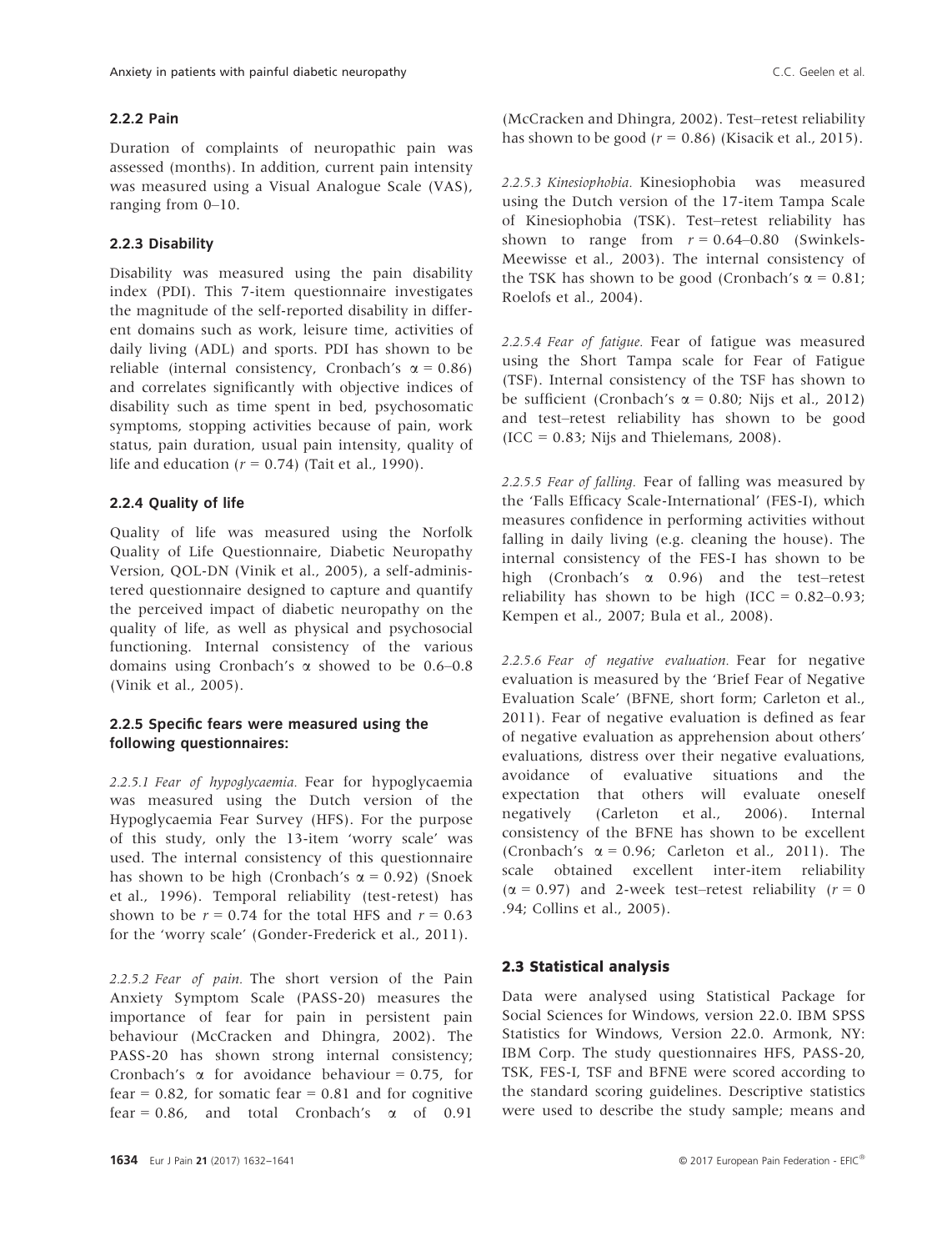standard deviations for normally distributed variables, medians and interquartile ranges for skewed variables and numbers and percentages for categorical variables, as appropriate. Comparisons between two groups were performed using the Student's t-test for independent samples. If there was <25% nonresponse on a variable, mean imputation was performed to account for missing data in total scores. If there was >25% non-response, the variable was registered as missing value. As data of the HFS, PASS, BFNE and FES-I were skewed, natural logarithmic transformation was applied prior to analyses.

To determine significantly associated variables for the linear regression model for QOL-DN and PDI, respectively, Spearman correlation analyses were performed including all confounders (age, gender, insulin treatment, pain intensity and duration of the pain) and all fears (HFS, PASS, TSK, FES-I, TSF and BFNE).

Linear regression models were used to assess which of the fears contributed significantly to QOL-DN and PDI, respectively. First, a baseline model was constructed including all confounders, fears (HFS, PASS, TSK, FES-I, TSF and BFNE) and QOL-DN or PDI, respectively. In addition, stepwise backward regression analyses were performed to construct a final model in which confounders were retained, but the fears HFS, PASS, TSK, FES-I, TSF and BFNE were systematically eliminated. A limit value for elimination in the backward regression analyses was set at  $p \le 0.05$ . In this final model, only statistically significant variables were retained. A two-sided p-value <0.05 was considered statistically significant. The maximum coefficient of determination  $(R^2)$  was taken into account for each analysis. All the variable inflation factors (VIF) were checked and had to be <3.

# 3. Results

#### 3.1 Patients

A total of 2142 patients were invited, of which 388 responded and 237 expressed their willingness to participate. Of the 151 patients who resigned, 94 patients/caregivers provided a reason for not participating [no neuropathic pain  $(n = 54)$ , type I DM  $(n = 23)$ , death  $(n = 9)$ , personal circumstances  $(n = 4)$ , moved to a different address  $(n = 2)$ , phantom limb pain  $(n = 1)$ , or no DM  $(n = 1)$ ]. Of the 237 patients who received a questionnaire, 183 actually completed and returned the questionnaire, and of these 154 patients met the inclusion/exclusion criteria and were eligible to this study (see Fig. 1).

#### 3.2 Baseline characteristics

Baseline characteristics and descriptive statistics of fear-related outcomes are shown in Table 1. There were no differences between men and women regarding the baseline characteristics, pain-related and fear-related outcomes ( $p > 0.05$  for all variables, data not shown).

### 3.3 Correlations and linear backward regression models

Mean imputation was performed for the following variables: QOL-DN  $(n = 29)$ , PDI  $(n = 12)$ , HFS  $(n = 14)$ , PASS  $(n = 13)$ , TSK  $(n = 3)$ , FES-I  $(n = 12)$ , TSF  $(n = 2)$  and BFNE  $(n = 2)$ .

Spearman correlations were calculated to construct a correlation matrix for all variables and QoL (Table 2) and disability (Table 3). The results show that each of the fears (fear of hypoglycaemia (HFS), fear of pain (PASS), kinesiophobia (TSK), fear of negative evaluation (BFNE), fear of falling (FES-I) and fear of fatigue (TSF)) significantly correlated with QOL-DN ( $p < 0.001$  for all variables, Table 2) and PDI ( $p \leq 0.001$  for all variables, Table 3).

Linear regression analyses including all confounders and fears, were performed to assess the association of the fears with QoL and disability, respectively. Duration of complaints, pain intensity and fear of falling were significantly associated with QoL ( $\beta$  = 0.131,  $p$  = 0.042;  $\beta$  = 0.239,  $p$  < 0.001 and  $\beta = 0.348$ ,  $p < 0.001$  resp.). The final model explained 60.3% of the total variance (adjusted  $R^2 = 0.603$ ). The full model is shown in Table 4. As mentioned before, mean imputation was performed in 29 cases of QOL-DN. An additional analysis excluding these 29 subjects showed similar results as compared to the analysis including the imputed data; duration of complaints, pain intensity and fear of falling were all significantly associated with QoL  $(\beta = 0.121, p = 0.043; \beta = 0.252, p < 0.001; \beta =$ 0.363,  $p < 0.001$  resp.). In addition to this, the fear of hypoglycaemia showed a statistically significant contribution to the association of fears with QoL  $(\beta = 0.172, p = 0.027)$  and the final model explained 59.2% of the total variance (adjusted  $R^2 = 0.592$ ).

Male gender, pain intensity and fear of falling were significantly associated with disability  $(\beta = -0.122, p = 0.048; \beta = 0.250, p < 0.01$  and  $\beta$  = 0.443,  $p < 0.001$  resp.). The final model explained 52.6% of the total variance (adjusted  $R^2$  = 0.526). The full model is shown in Table 5.

Finally, stepwise backward regression analyses were performed. The final model for QoL and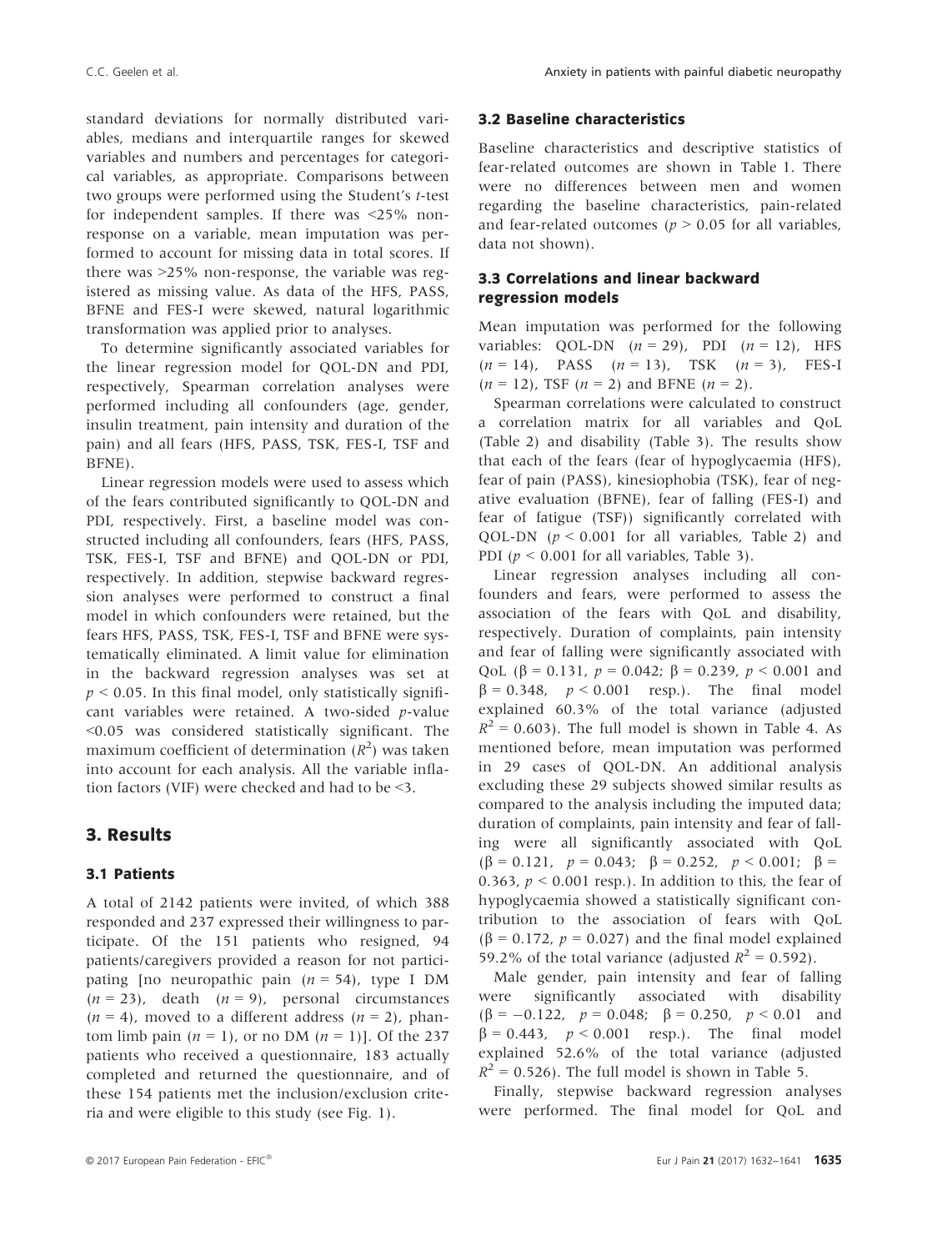

Figure 1 Flowchart of inclusion procedure.

Table 1 Baseline characteristics

|                               |                           | N   |                     |
|-------------------------------|---------------------------|-----|---------------------|
| Demographic                   | Age                       | 154 | $65.7 \pm 6.6$      |
| variables                     | Gender (Male/Female)      | 154 | 96 (62%)/58 (38%)   |
|                               | Insulin treatment         | 154 | 100 (65%)           |
| Pain-related<br>measures      | Duration of<br>complaints | 144 | $72.3 + 57.6$       |
|                               | Pain intensity            | 153 | $4.8 + 2.0$         |
| Consequences<br>in daily life | <b>OOL-DN</b>             | 131 | $52.6 + 26.1$       |
|                               | PDI                       | 150 | $32.4 + 17.0$       |
| Fears                         | <b>HFS</b>                | 151 | $13.5(3.5 - 23.0)$  |
|                               | <b>PASS-20</b>            | 152 | 25.0 (10.7-39.3)    |
|                               | <b>TSK</b>                | 149 | $38.1 + 8.0$        |
|                               | FES-I                     | 150 | 27.0 (20.5-33.5)    |
|                               | <b>TSF</b>                | 153 | $16.3 + 5.5$        |
|                               | <b>BFNE</b>               | 153 | $11.0 (6.1 - 10.9)$ |

Data are presented as n  $\frac{1}{2}$ , mean  $\pm$  SD or median (interquartile range), as appropriate. Age (years); Duration of complaints (months); pain intensity (VAS 0–10). QOL-DN, Norfolk Quality of Life Questionnaire; PDI, Pain Disability Index; HFS, Hypoglycaemia Fear Survey; PASS-20, Pain Anxiety Symptom Scale; TSK, Tampa Scale of Kinesiophobia; FES-I, Falls Efficacy Scale – International; TSF, Tampa Scale of Fatigue; BFNE, Brief Fear of Negative Evaluation Scale.

confounders (age, gender, insulin treatment, duration of complaints and pain intensity), showed that fear of fatigue, fear of hypoglycaemia and fear of falling were retained as statistically significant contributing factors ( $\beta = 0.134$ ,  $p = 0.045$ ;  $\beta = 0.216$ ,  $p = 0.003$  and  $\beta = 0.385$ ,  $p < 0.001$  resp., data not

shown). Also pain intensity showed to have a statistically significant contribution to the model of QOL-DN ( $\beta = 0.253$ ,  $p < 0.001$ ). The final model explained 60.2% of the total variance (adjusted  $R^2$  = 0.602, data not shown). The final model of the stepwise backward regression analysis for disability and confounders, showed that only fear of falling was retained in the model ( $\beta$  = 0.540,  $p$  < 0.001). In this model, pain intensity and gender also showed a statistically significant contribution to the model  $(\beta = 0.283, p < 0.001; \beta = -0.135, p = 0.025)$ . The final model explained 52.3% of the total variance (adjusted  $R^2 = 0.523$ , data not shown). In both models, age, insulin treatment and duration of complaints showed no statistically significant contribution.

In all models, VIFs were checked and were all <3.

## 4. Discussion and conclusions

This study illustrates that patients with PDN seem to suffer from various fears, such as fear of hypoglycaemia, kinesiophobia, fear of pain, fear of negative evaluation, fear of falling and fear of fatigue, and that some of these fears are associated with less QoL and increased disability in patients with PDN. Univariate analyses showed that all these fears were significantly and negatively associated with QoL and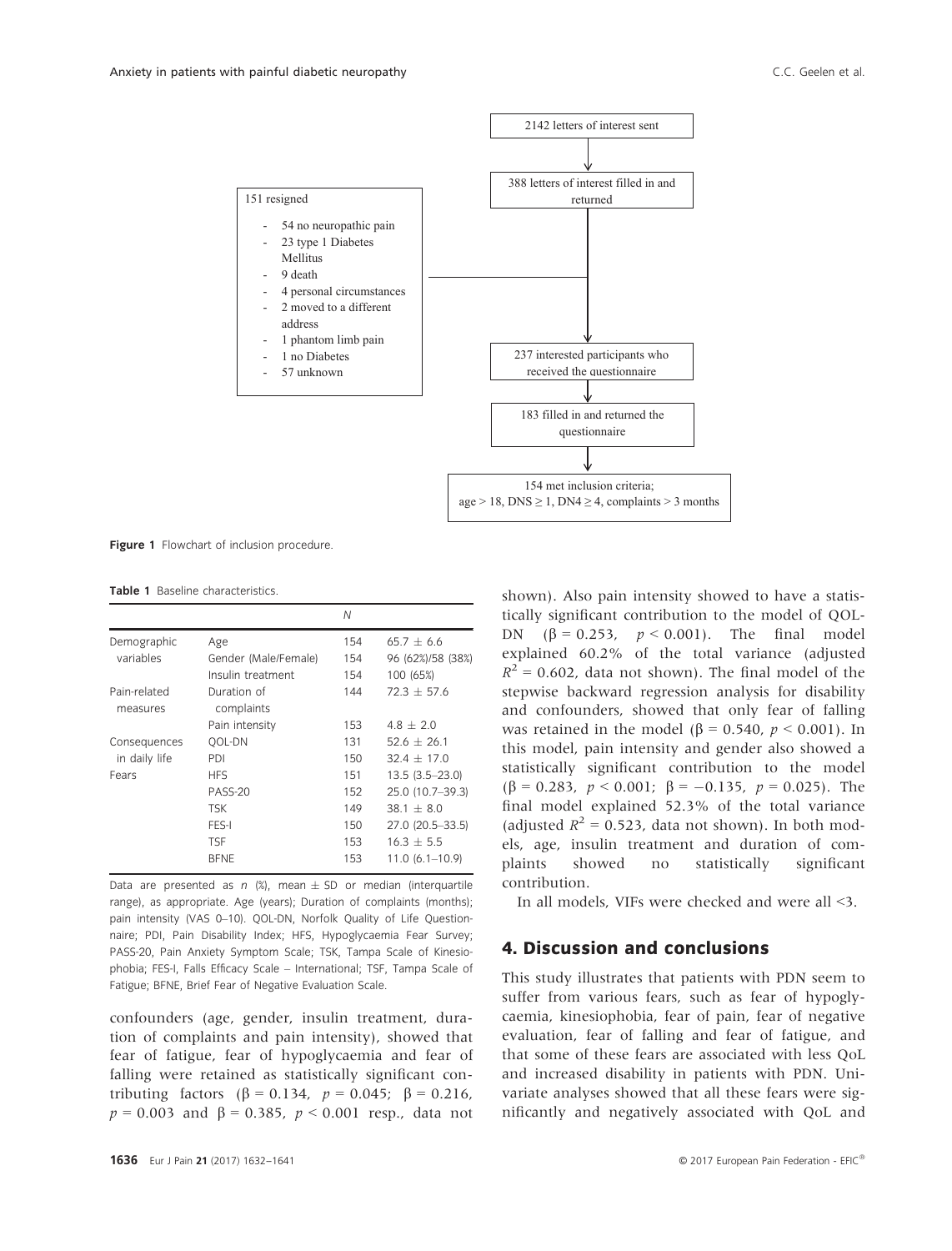#### Table 2 Correlation Matrix OOL-DN.

|                         |        |          |          |          |           | Pain      |            |           |            |           |           |             |
|-------------------------|--------|----------|----------|----------|-----------|-----------|------------|-----------|------------|-----------|-----------|-------------|
|                         | QOL-DN | Age      | Gender   | Insulin  | Duration  | intensity | <b>TSK</b> | TSF       | <b>HFS</b> | PASS-20   | FES-I     | <b>BFNE</b> |
| QOL-DN                  | 1.000  | $-0.037$ | 0.042    | 0.165    | $0.375**$ | $0.491**$ | $0.523**$  | $0.388**$ | $0.582**$  | $0.711**$ | $0.707**$ | $0.458**$   |
| Age                     |        | 1.000    | $-0.031$ | $-0.005$ | 0.000     | $-0.009$  | 0.014      | $0.178*$  | $-0.149$   | $-0.012$  | 0.018     | $-0.136$    |
| Gender                  |        |          | 1.000    | 0.028    | 0.048     | 0.083     | $-0.060$   | $-0.167$  | 0.067      | 0.025     | 0.048     | $0.208*$    |
| Insulin<br>treatment    |        |          |          | 1.000    | 0.116     | 0.068     | 0.119      | $0.188*$  | 0.170      | 0.110     | $0.184*$  | 0.045       |
| Duration of<br>symptoms |        |          |          |          | 1.000     | $0.226*$  | $0.197*$   | 0.074     | $0.209*$   | $0.241**$ | $0.322**$ | 0.032       |
| Pain intensity          |        |          |          |          |           | 1.000     | $0.325**$  | 0.149     | $0.315**$  | $0.441**$ | $0.395**$ | $0.223*$    |
| TSK                     |        |          |          |          |           |           | 1.000      | $0.665**$ | $0.480**$  | $0.583**$ | $0.535**$ | $0.395**$   |
| <b>TSF</b>              |        |          |          |          |           |           |            | 1.000     | $0.313**$  | $0.437**$ | $0.366**$ | $0.257**$   |
| <b>HFS</b>              |        |          |          |          |           |           |            |           | 1.000      | $0.639**$ | $0.542**$ | $0.574**$   |
| PASS                    |        |          |          |          |           |           |            |           |            | 1.000     | $0.703**$ | $0.563**$   |
| FES-I                   |        |          |          |          |           |           |            |           |            |           | 1.000     | $0.467**$   |
| <b>BFNE</b>             |        |          |          |          |           |           |            |           |            |           |           | 1.000       |

QOL-DN, Norfolk Quality of Life Questionnaire; TSK, Tampa Scale of Kinesiophobia; TSF, Tampa Scale of Fatigue; HFS, Hypoglycaemia Fear Survey; PASS-20, Pain Anxiety Symptom Scale; FES-I, Falls Efficacy Scale – International; BFNE, Brief Fear of Negative Evaluation Scale.

Correlations are presented as R-values.

\*\*Correlation is significant at the 0.01 level (2-tailed).

\*Correlation is significant at the 0.05 level (2-tailed).

Table 3 Correlation matrix PDI.

|                         |       |       |          |         |           | Pain      |            |            |            |           |           |             |
|-------------------------|-------|-------|----------|---------|-----------|-----------|------------|------------|------------|-----------|-----------|-------------|
|                         | PDI   | Age   | Gender   | Insulin | Duration  | intensity | <b>TSK</b> | <b>TSF</b> | <b>HFS</b> | PASS-20   | FES-I     | <b>BFNE</b> |
| PDI                     | 1.000 | 0.025 | $-0.081$ | 0.136   | $0.292**$ | $0.495**$ | $0.484**$  | $0.408**$  | $0.409**$  | $0.610**$ | $0.659**$ | $0.281**$   |
| Age                     |       | 1.000 | 0.018    | 0.051   | $-0.015$  | 0.008     | 0.025      | 0.136      | $-0.099$   | 0.003     | 0.024     | $-0.166$    |
| Gender                  |       |       | 1.000    | 0.053   | 0.020     | 0.035     | $-0.049$   | $-0.126$   | 0.073      | 0.004     | 0.070     | $0.177*$    |
| Insulin<br>treatment    |       |       |          | 1.000   | 0.079     | 0.049     | 0.103      | 0.124      | $0.195*$   | 0.095     | 0.136     | 0.021       |
| Duration of<br>symptoms |       |       |          |         | 1.000     | $0.257**$ | $0.198*$   | 0.059      | $0.210*$   | $0.231**$ | $0.277**$ | $-0.007$    |
| Pain intensity          |       |       |          |         |           | 1.000     | $0.326**$  | 0.160      | $0.277**$  | $0.444**$ | $0.404**$ | 0.154       |
| <b>TSK</b>              |       |       |          |         |           |           | 1.000      | $0.655**$  | $0.491**$  | $0.603**$ | $0.534**$ | $0.379**$   |
| <b>TSF</b>              |       |       |          |         |           |           |            | 1.000      | $0.320**$  | $0.464**$ | $0.415**$ | $0.261**$   |
| <b>HFS</b>              |       |       |          |         |           |           |            |            | 1.000      | $0.642**$ | $0.497**$ | $0.547**$   |
| PASS                    |       |       |          |         |           |           |            |            |            | 1.000     | $0.715**$ | $0.544**$   |
| FES-I                   |       |       |          |         |           |           |            |            |            |           | 1.000     | $0.433**$   |
| <b>BFNE</b>             |       |       |          |         |           |           |            |            |            |           |           | 1.000       |

PDI, Pain Disability Index; TSK, Tampa Scale of Kinesiophobia; TSF, Tampa Scale of Fatigue; HFS, Hypoglycaemia Fear Survey; PASS-20, Pain Anxiety Symptom Scale; FES-I, Falls Efficacy Scale – International; BFNE, Brief Fear of Negative Evaluation Scale.

Correlations are presented as R-values.

\*\*Correlation is significant at the 0.01 level (2-tailed).

\*Correlation is significant at the 0.05 level (2-tailed).

were positively associated with disability. More specifically, multivariate analyses showed that fear of falling, duration of complaints and pain intensity were the most important factors being negatively associated with QoL, while fear of falling, male gender and pain intensity were significantly associated with disability in patients with PDN. This study highlights the great burden of PDN in daily life, as reflected by the scores of disability and QoL (Soer

et al., 2013). Our findings could be relevant for clinical practice as it may provide a basis for a theoretical framework on the psychosocial consequences of PDN. This framework enables us to design a treatment strategy that could directly target these fears (e.g. behavioural interventions according to the principles of exposure in vivo (den Hollander et al., 2016), and by doing so, could improve physical and psychosocial well-being in these patients.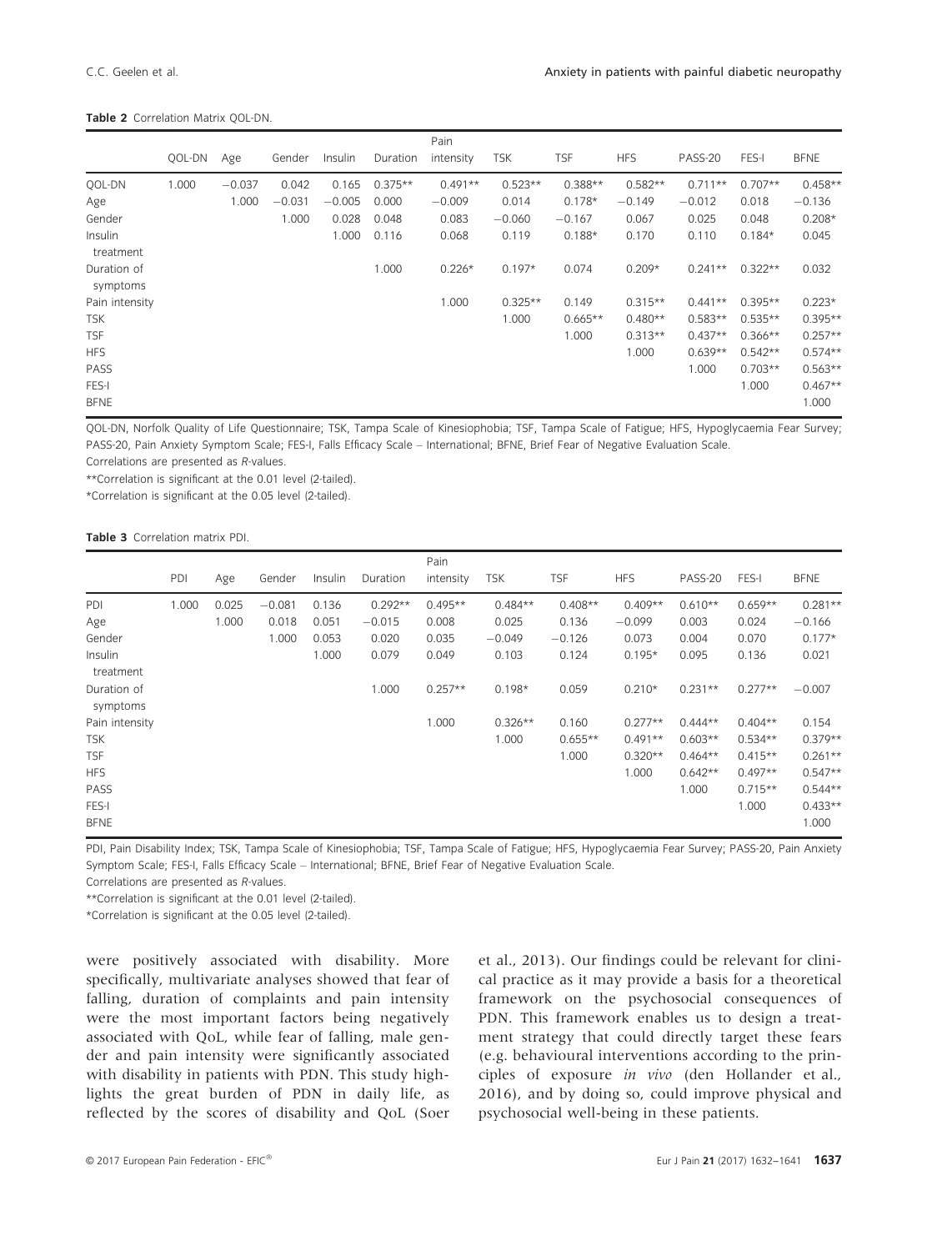**Table 4** Linear regression analyses of fears and QoL  $(n = 122)$ .

|                        | Standardized beta | $p$ -Value | $R^2$ |
|------------------------|-------------------|------------|-------|
| Age                    | $-0.045$          | 0.467      | 0.603 |
| Gender                 | $-0.011$          | 0.857      |       |
| Insulin Treatment      | 0.014             | 0.817      |       |
| Duration of complaints | 0.131             | $0.042*$   |       |
| Pain Intensity         | 0.239             | $0.000*$   |       |
| <b>TSK</b>             | $-0.036$          | 0.705      |       |
| <b>TSF</b>             | 0.130             | 0.137      |       |
| <b>HFS</b>             | 0.152             | 0.062      |       |
| PASS                   | 0.078             | 0.397      |       |
| FES-I                  | 0.348             | $0.000*$   |       |
| <b>BFNE</b>            | 0.101             | 0.175      |       |

Determinants of QOL, as measured with QOL-DN; Norfolk Quality of Life Questionnaire, Diabetic Neuropathy Version. Age (years); Gender  $(0 = male, 1 = female);$  Insulin treatment  $(0 = no, 1 = yes);$  Duration of complaints (months), Pain Intensity (VAS 0–10); TSK, Tampa Scale of Kinesiophobia; TSF, Tampa Scale for Fatigue, HFS, Hypoglycaemia Symptom Scale; PASS, Pain Anxiety Symptom Scale; FES-I, Falls Efficacy Scale – International; BFNE, Brief Fear of Negative Evaluation Scale.

 $*_{p}$  < 0.05.

**Table 5** Linear regression analyses of fears and disability ( $n = 136$ ).

|                        | Standardized beta | p-value  | $R^2$ |
|------------------------|-------------------|----------|-------|
| Age                    | 0.001             | 0.993    | 0.526 |
| Gender                 | $-0.122$          | $0.048*$ |       |
| Insulin treatment      | 0.044             | 0.481    |       |
| Duration of complaints | 0.055             | 0.395    |       |
| Pain intensity         | 0.250             | $0.000*$ |       |
| <b>TSK</b>             | 0.032             | 0.743    |       |
| <b>TSF</b>             | 0.084             | 0.334    |       |
| <b>HFS</b>             | 0.029             | 0.738    |       |
| PASS                   | 0.078             | 0.426    |       |
| FES-I                  | 0.443             | $0.000*$ |       |
| <b>BFNE</b>            | 0.006             | 0.938    |       |

Determinants of Disability as measured with PDI; Pain Disability Index. Age (years); Gender (0 = male, 1 = female); Insulin treatment (0 = no,  $1 = yes$ ); Duration of complaints (months), Pain Intensity (VAS 0-10); TSK, Tampa Scale of Kinesiophobia; TSF, Tampa Scale for Fatigue; HFS, Hypoglycaemia Symptom Scale; PASS, Pain Anxiety Symptom Scale; FES-I, Falls Efficacy Scale – International; BFNE, Brief Fear of Negative Evaluation Scale.

 $*_{p}$  < 0.05.

Chronic pain is a subjective experience that is known to affect cognitive and emotional dimensions (Crombez et al., 2012). Neuropathic pain has shown to be particularly distressing, as it is associated with a high degree of suffering and does not generally decline over time (Gore et al., 2005). Unfortunately, there is no cure for diabetic neuropathy. Treatment approaches include decelerating the progressive loss of nerve function through maintenance of glycaemic

control and pain management (Javed et al., 2015). Pain medication such as anti-depressants, anti-epileptics and opioids are recommended. However, treatment effects are not always sufficient and side effects occur frequently (Finnerup et al., 2015).

In the biopsychosocial perspective, chronic pain is influenced by biological, psychological and social factors, resulting in individual differences in motoric, cognitive and psycho-physiological responses (Vlaeyen et al., 2002). Fears play an important role in the interpretation and experience of chronic pain, as is illustrated by the fear-avoidance model (Vlaeyen et al., 2002). This model proposes a theoretical framework that addresses the way a patient interprets its pain. In general, if pain is interpreted as non-threatening, patients are likely to stay engaged in daily activities. If, however, patients misinterpret pain as being threatening, a vicious cycle of catastrophic thinking may be initiated leading to excessive fear of pain/injury, resulting in avoidance of physical activities, disuse, depression and disability (Crombez et al., 2012). Studies have shown that specific fears such as 'fear of movement' or 'fear of (re)injury' can have a disabling effects in patients with chronic musculoskeletal pain (Vlaeyen et al., 2002) and fear has proven to be a strong predictor for disability and depression on the long run (Leeuw et al., 2007). To the best of our knowledge, this is the first study that makes an attempt to specify fears in patients with PDN.

In our study, PDN was associated with a lower QoL (Geelen et al., 2017) and disability (Abbott et al., 2011). This sample of Dutch patients with PDN reported a mean QoL score comparable to other studies in patients with PDN (Currie et al., 2007). The mean score of disability was comparable to scores of patients with other pain syndromes (Köke et al., 2016). Greater pain levels in PDN have shown to correspond with higher symptom levels of anxiety and depression, more sleep problems and problems related to physical and mental functioning (Benbow et al., 1998; Galer et al., 2000). Furthermore, pain intensity was significantly associated with diminished QoL and disability.

Diabetic neuropathy can lead to sensory and motor deficits, altered gait stability and balance impairments (Allet et al., 2008), potentially resulting in an increased risk of falling (Lalli et al., 2013). In our study, fear of falling showed to be an important predictor for both disability and QoL as this fear was highly associated with both outcomes in the multivariate analyses. Fear of falling can reduce QoL by causing distress, activity restriction and social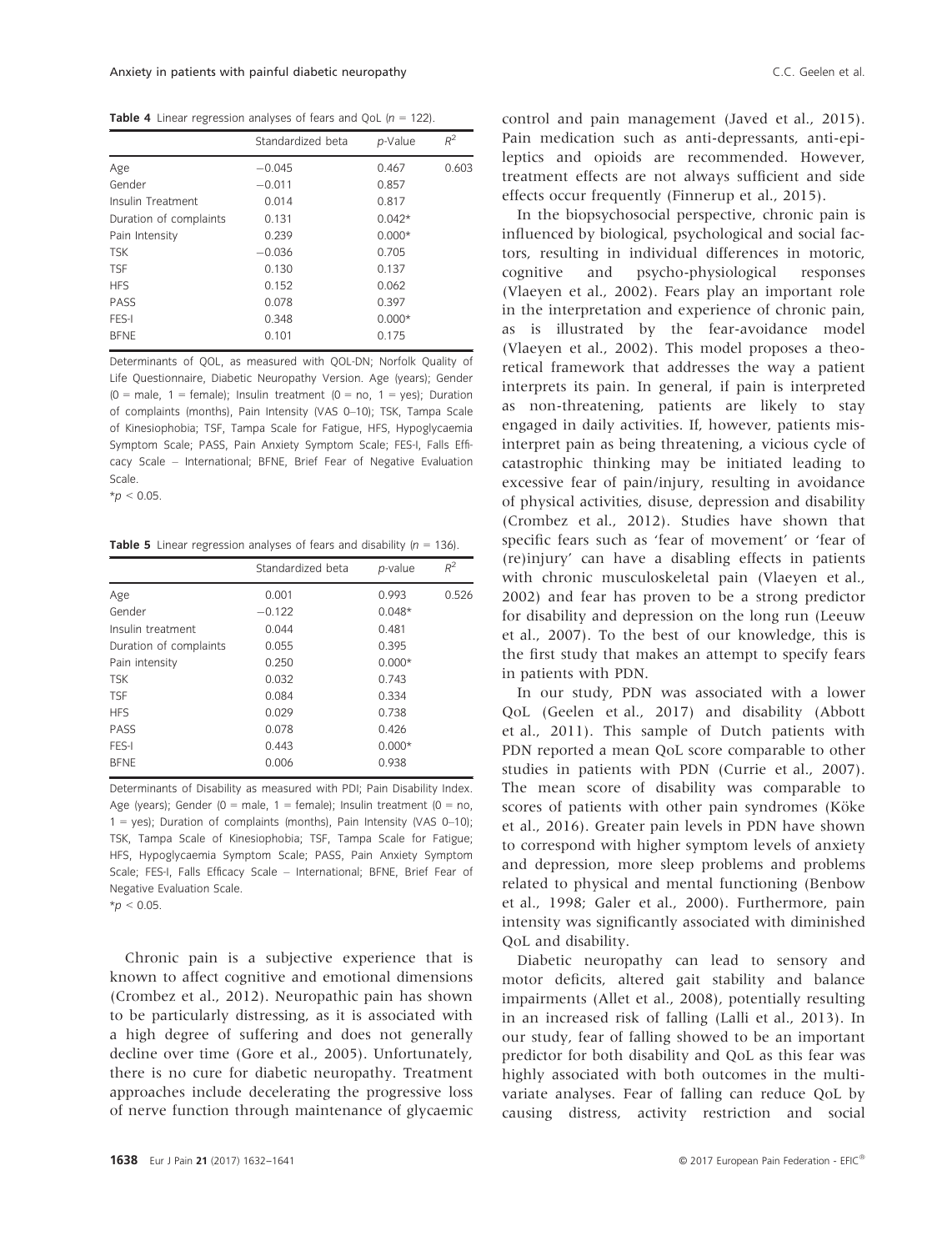isolation (Kempen et al., 2008). Previous research has found a graded relationship between diabetes status and the risk of falling, in which a threefold increased risk of recurrent falls was reported in persons with diabetes compared to persons without diabetes (Volpato et al., 2005). That study concluded that lower extremity pain, amongst which PDN, is one of the major risk factors for falls, together with insulin therapy and high body mass index. Paradoxically, the fear of falling itself has shown to be a risk factor for falls and injury, and can lead to avoidance behaviour, activity restriction and subsequent deconditioning (Bruce et al., 2015). Despite the fact that fear of falling appears to be an adequate protection mechanism in patients with PDN, it also seems to amplify the risk of falling as it may lead to dysfunctional gait adjustments. The current results suggest that it is very important for clinicians to address falling and the fear of falling when treating patients with PDN. Fear of falling is a fear that could be treated with a behavioural intervention such as exposure in vivo (Wetherell et al., 2016; Scheffers-Barnhoorn et al., 2017). In this treatment, the patient will be exposed repeatedly to a situation in which the fear usually occurs. Absence of aversive consequences will lead to extinction of the specific fear (de Jong et al., 2005a).

Maintenance of tight glycaemic control is of great importance in the management of DM and the prevention of long-term comorbidities associated with DM (Maser et al., 1989). However, tight glycaemic control may also increase the number of hypoglycaemic episodes. In clinical practice, treating fear of hypoglycaemia seems to be challenging as studies have shown that experiencing even a single hypoglycaemia symptom has a significant impact on patients' immediate health status with longer term consequences (e.g. fear of future hypoglycaemia and self-directed behavioural changes to manage hypoglycaemia symptoms) (Williams et al., 2012). As a result, diabetic patients may tend to maintain their blood glucose levels within a 'safety margin' which is often higher than recommended, hereby maintaining hyperglycaemia (Sakane et al., 2015). To reduce the risk of having an episode of hypoglycaemia during exercise, a patient may also avoid physical activity. Therefore, being afraid of a hypoglycaemic episode can lead to behavioural changes in the management of diabetes and metabolic control, potentially resulting in the aggravation of diabetes-related complications such as neuropathy, nephropathy and retinopathy (Maser et al., 1989). It seems to be of great importance to acknowledge and treat fear of hypoglycaemia in patients with PDN, to increase physical activity, QoL and reduce diabetes-related complications in the future. In this study, fear of hypoglycaemia was associated with diminished QoL (Williams et al., 2012) in the stepwise backward regression model and the dataset without the imputed data.

In patients with diabetes, fatigue is reported twice as often as compared to patients without diabetes (Weijman et al., 2003). Fatigue in diabetes is related to poor self-reported health and self-management of diabetes (Fritschi et al., 2012). Fear of fatigue showed to be significantly associated with QoL in the in the stepwise backward regression model. Fear of pain, kinesophobia and fear of negative evaluation were all independently associated with QoL and disability, but were not retained in the multivariate analyses.

Age and insulin treatment showed no significant contribution in the associations of fears with QoL or disability. This is in contrast to our previous study in the same sample of patients with PDN, in which we found an association of insulin treatment with pain catastrophizing, QoL and disability, respectively (Geelen et al., 2017). In the latter study, we explained this association by the fact that insulin treatment, being a burdensome method of administration, can be considered as a parameter for severity of DM II. On the basis of these results, we expected that insulin treatment would also be associated with diabetes and/or pain-related fears. However, this study suggests that fears do not play a role in this mechanism.

This study has several limitations. First, diabetesrelated information is based on self-report as subjects were derived from an already existing database containing patients with DM. To improve accuracy, we have used multiple items (DNS >1 and DN4  $\geq$ 4) to diagnose PDN. Unfortunately, there was no information available on diabetes-related complications such as retinopathy or nephropathy. In future studies, it would be recommended to diagnose PDN based on a clinical history and physical examination. Furthermore, mean imputation was performed on several cases of the variable QOL-DN. Additional analysis excluding the imputed data showed that our results were robust for the fear of falling. The fact that fear of fatigue and fear of hypoglycaemia also contributed to the association of QoL with fears in the sample without imputed data, should be further researched in a new sample. Finally, this study has a cross-sectional design in which the dependent and independent variables are simultaneously assessed. For this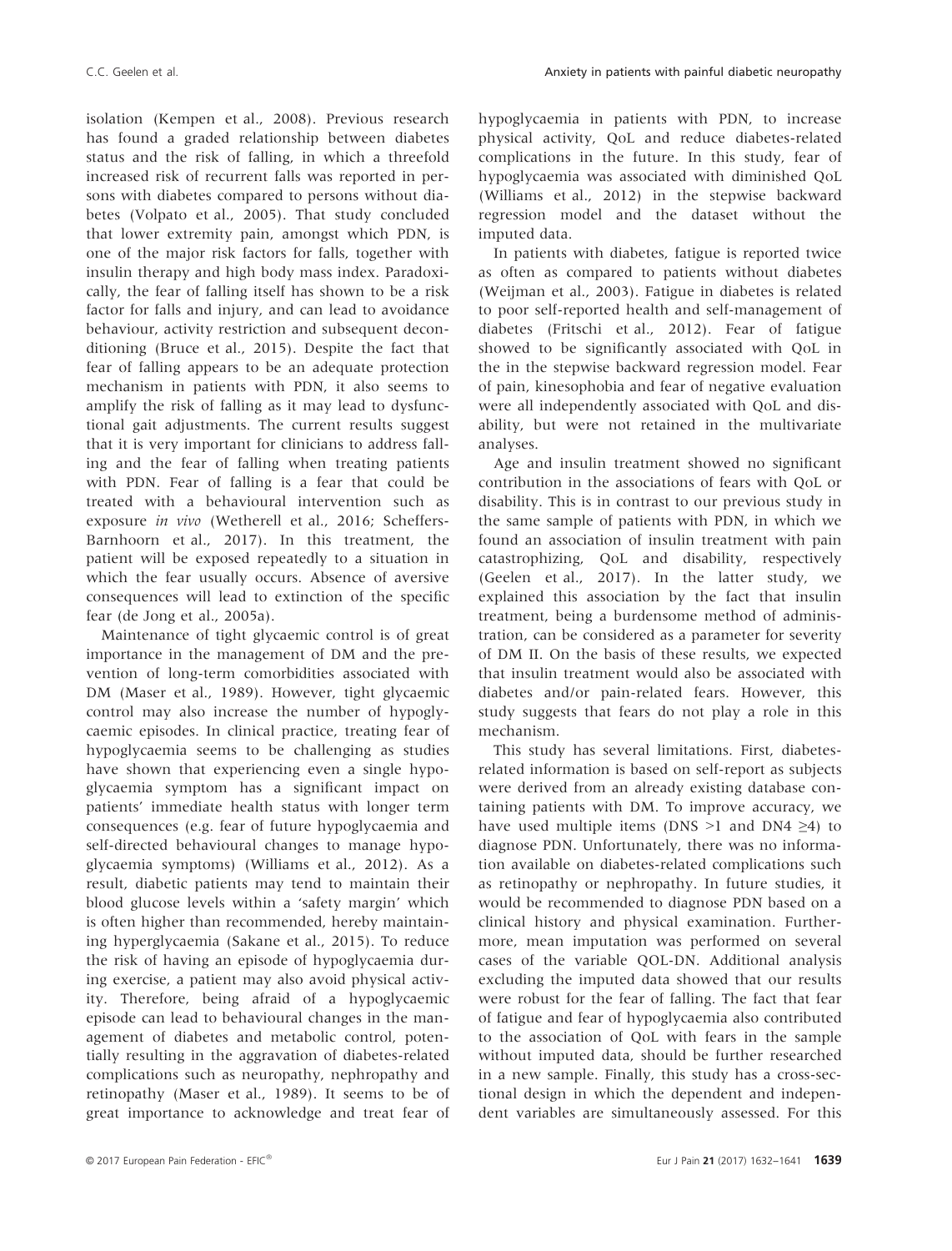reason, conclusions on a causal relationship or a chronological order have to be interpreted with caution.

In conclusion, this study shows that patients with PDN may suffer from different fears that seem to be associated with a significant psychosocial burden. Especially the fear of falling has shown to be an important potential determinant for QoL and/or disability in this study. Despite the limitations of this study, our findings could be relevant to clinical practice as the fear of falling is a fear that can be targeted with treatment, e.g. with behavioural interventions according to the principles of exposure in vivo (de Jong et al., 2005b; den Hollander et al., 2010, 2016).

#### Author contributions

All authors listed concur with the submitted version of the manuscript and with the listing of the authors. Authorship credit is based on important contributions in one or more of the following areas: conception and design, collection, analysis and interpretation of data, drafting of the manuscript or making intellectual contributions to its content. None of the authors have any financial or other relationship that might lead to a conflict of interest. This manuscript is not simultaneously being submitted elsewhere.

C.G., first author, responsible for the integrity of the work as a whole, from inception to published article and contributed to the conception and design, collection, analysis and interpretation of data, drafting of the manuscript and making intellectual contributions to its content.

R.S. contributed to the conception and design, analysis and interpretation of data, drafting of the manuscript or making intellectual contributions to its content.

S.S. involved in the interpretation of data and drafting of the manuscript.

J.B. was responsible for the conception and design, collection of data and making intellectual contributions to its content.

M.G. performed the conception and design, analysis and interpretation of data and making intellectual contributions to its content.

J.V. played a role in the conception and design, analysis and interpretation of data, drafting of the manuscript and making intellectual contributions to its content.

#### References

- Abbott, C.A., Malik, R.A., van Ross, E.R., Kulkarni, J., Boulton, A.J. (2011). Prevalence and characteristics of painful diabetic neuropathy in a large community-based diabetic population in the U.K. Diabetes Care 34, 2220–2224.
- Allet, L., Armand, S., Golay, A., Monnin, D., De Bie, R., De Bruin, E. (2008). Gait characteristics of diabetic patients: A systematic review. Diabetes Metab Res Rev 24, 173–191.
- Benbow, S.J., Wallymahmed, M.E., Macfarlane, I.A. (1998). Diabetic peripheral neuropathy and quality of life. QJM 91, 733–737.
- Boulton, A.J., Malik, R.A., Arezzo, J.C., Sosenko, J.M. (2004). Diabetic somatic neuropathies. Diabetes Care 27, 1458–1486.
- Bruce, D., Hunter, M., Peters, K., Davis, T., Davis, W. (2015). Fear of falling is common in patients with type 2 diabetes and is associated with increased risk of falls. Age Ageing 44, 687–690.
- Bula, C.J., Martin, E., Rochat, S., Piot-Ziegler, C. (2008). Validation of an adapted falls efficacy scale in older rehabilitation patients. Arch Phys Med Rehabil 89, 291–296.
- Carleton, R.N., McCreary, D.R., Norton, P.J., Asmundson, G.J.G. (2006). Brief fear of negative evaluation scale—revised. Depress Anxiety 23, 297–303.
- Carleton, R.N., Collimore, K.C., McCabe, R.E., Antony, M.M. (2011). Addressing revisions to the Brief Fear of Negative Evaluation scale: Measuring fear of negative evaluation across anxiety and mood disorders. J Anxiety Disord 25, 822–828.
- Collins, K.A., Westra, H.A., Dozois, D.J., Stewart, S.H. (2005). The validity of the brief version of the Fear of Negative Evaluation Scale. J Anxiety Disord 19, 345–359.
- Collins, M.M., Corcoran, P., Perry, I.J. (2009). Anxiety and depression symptoms in patients with diabetes. Diabet Med 26, 153–161.
- Crombez, G., Eccleston, C., Van Damme, S., Vlaeyen, J., Karoly, P. (2012). Fear-avoidance model of chronic pain: The next generation. Clin J Pain 28, 475–483.
- Currie, C., Poole, C., Woehl, A., Morgan, C.L., Cawley, S. et al. (2007). The financial costs of healthcare treatment for people with Type 1 or Type 2 diabetes in the UK with particular reference to differing severity of peripheral neuropathy. Diabet Med 24, 187–194.
- Daousi, C., MacFarlane, I.A., Woodward, A., Nurmikko, T.J., Bundred, P.E., Benbow, S.J. (2004). Chronic painful peripheral neuropathy in an urban community: A controlled comparison of people with and without diabetes. Diabet Med 21, 976–982.
- Davies, M., Brophy, S., Williams, R., Taylor, A. (2006). The prevalence, severity, and impact of painful diabetic peripheral neuropathy in type 2 diabetes. Diabetes Care 29, 1518–1522.
- Finnerup, N.B., Attal, N., Haroutounian, S., McNicol, E., Baron, R. et al. (2015). Pharmacotherapy for neuropathic pain in adults: A systematic review and meta-analysis. Lancet Neurol 14, 162–173.
- Fritschi, C., Quinn, L., Hacker, E., Penckofer, S.M., Wang, E., Foreman, M., Ferrans, C.E. (2012). Fatigue in women with type 2 diabetes. Diabetes Educ 38, 662–672.
- Galer, B.S., Gianas, A., Jensen, M.P. (2000). Painful diabetic polyneuropathy: Epidemiology, pain description, and quality of life. Diabetes Res Clin Pract 47, 123–128.
- Geelen, C.C., Brouwer, B.A., Hoeijmakers, J.G., Faber, C.G., Merkies, I.S., Verbunt, J.A. (2016). Painful diabetic neuropathy anxiety rasch-transformed questionnaire (PART-Q30). J Peripher Nerv Syst 21, 96–104.
- Geelen, C.C., Kindermans, H.P., van den Bergh, J.P., Verbunt, J.A. (2017). Perceived physical activity decline as a mediator in the relationship between pain catastrophizing, disability, and quality of life in patients with painful diabetic neuropathy. Pain Pract 17, 320–328.
- Gonder-Frederick, L.A., Schmidt, K.M., Vajda, K.A., Greear, M.L., Singh, H., Shepard, J.A., Cox, D.J. (2011). Psychometric properties of the hypoglycemia fear survey-ii for adults with type 1 diabetes. Diabetes Care 34, 801–806.
- Gore, M., Brandenburg, N.A., Dukes, E., Hoffman, D.L., Tai, K.S., Stacey, B. (2005). Pain severity in diabetic peripheral neuropathy is associated with patient functioning, symptom levels of anxiety and depression, and sleep. J Pain Symptom Manage 30, 374–385.
- den Hollander, M., de Jong, J.R., Volders, S., Goossens, M.E., Smeets, R.J., Vlaeyen, J.W. (2010). Fear reduction in patients with chronic pain: A learning theory perspective. Expert Rev Neurother 10, 1733– 1745.
- den Hollander, M., Goossens, M., de Jong, J., Ruijgrok, J., Oosterhof, J. et al. (2016). Expose or protect? A randomized controlled trial of exposure in vivo vs pain-contingent treatment as usual in patients with complex regional pain syndrome type 1. Pain 157, 2318–2319.